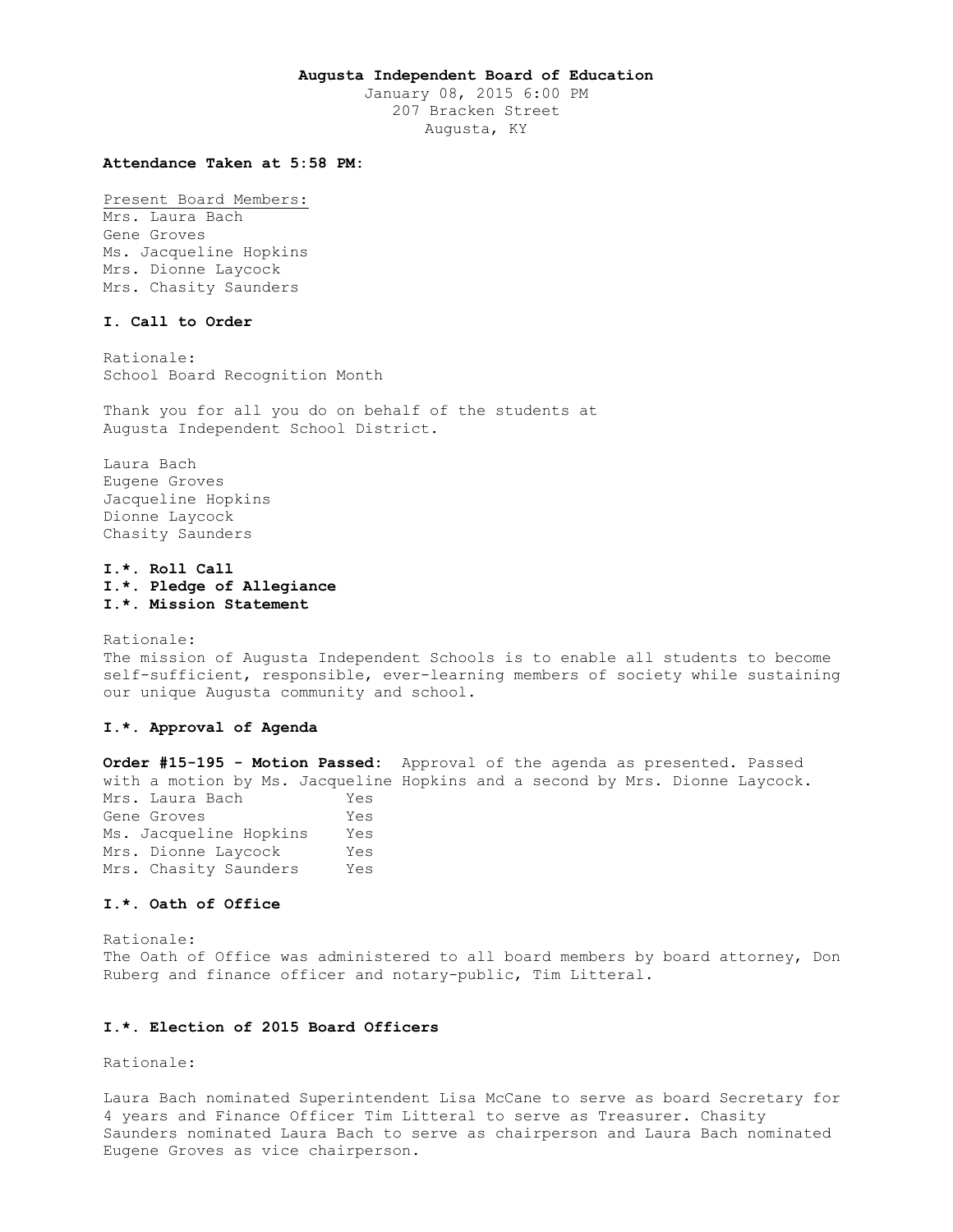**Order #15-196 - Motion Passed:** Passed with a motion by Mrs. Laura Bach and a second by Gene Groves. Mrs. Laura Bach Yes Gene Groves Tes Ms. Jacqueline Hopkins Yes Mrs. Dionne Laycock Yes Mrs. Chasity Saunders Yes

## **II. School Board Recognition**

## Rationale:

School Board Members; Laura Bach, Eugene Groves, Jacqueline Hopkins, Dionne Laycock and Chasity Saunders were recognized by the City of Augusta Mayor, Mary Zeigler. Mayor Zeigler presented each board member a Proclamation declaring the month of January 2015 as School Board Recognition Month and urged all citizens to honor them for their devotion to the shared goal of a better life for our children and future leaders.

## **II.\*. \*BREAK**

# **III. Round Table Discussion III.\*. Principal's Report/Student Achievement**

Rationale:

Principal, Robin Kelsch outlined Augusta Independent School's student growth and achievement goals. He stated goal setting is divided into three steps; planning, execution, results and determined based on data analysis from state and local assessments, student work, and teacher and administrative input.

### **III.\*. Budget**

Rationale:

Finance Officer, Tim Litteral presented a PowerPoint presentation for the first half of the year. The district generated \$893,300 in revenue through December. Property taxes have brought in \$205,000, close to the budgeted amount of \$209,000. Utility taxes have generated \$40,500. Tuition payments have continued to lag. Fitness Center revenues have increased almost \$400. SEEK has produced about \$11,500 more this fiscal year, while miscellaneous revenue is up about \$1,300. Expenditures through December were approximately \$735,000, which is down about \$21,000 from last year. Receipts exceeded expenditures by nearly \$158,300 through December.

Mr. Litteral reported the school budget has expended \$12,535 through December, expending just over \$1,200 this past month. 39.2% of the budget has been used as the district is half way through the fiscal year. About \$19,500 remains in the school budget. Maintenance expenses through December are approximately \$105,600. About \$14,000 was spent during December. 45.5% of the maintenance budget has been utilized. Through the end of December, transportation costs are at \$44,200, with 45% of the transportation budget being utilized. \$7,000 has been expended on fuel year-to-date, with \$5,000 being spent on repairs and parts.

Special Revenue Funds indicate all projects are on target with regards to the budget. The district will seek reimbursement for second quarter fund 2 expenditures this month.

Food service income through December was \$95,800. This year's receipts currently exceed 2014 by \$4,400. Local revenues (receipts collected from student/adult meals) are nearly even with last year. Expenditures sit at \$71,500 year-to-date, which is nearly \$17,000 less than through this period last year. Food service currently reports a balance.

Kelley Gamble, Part-time Finance Officer presented the 2015-2016 Draft Budget. Mr. Gamble stated the Draft Budget is a preliminary projection for the upcoming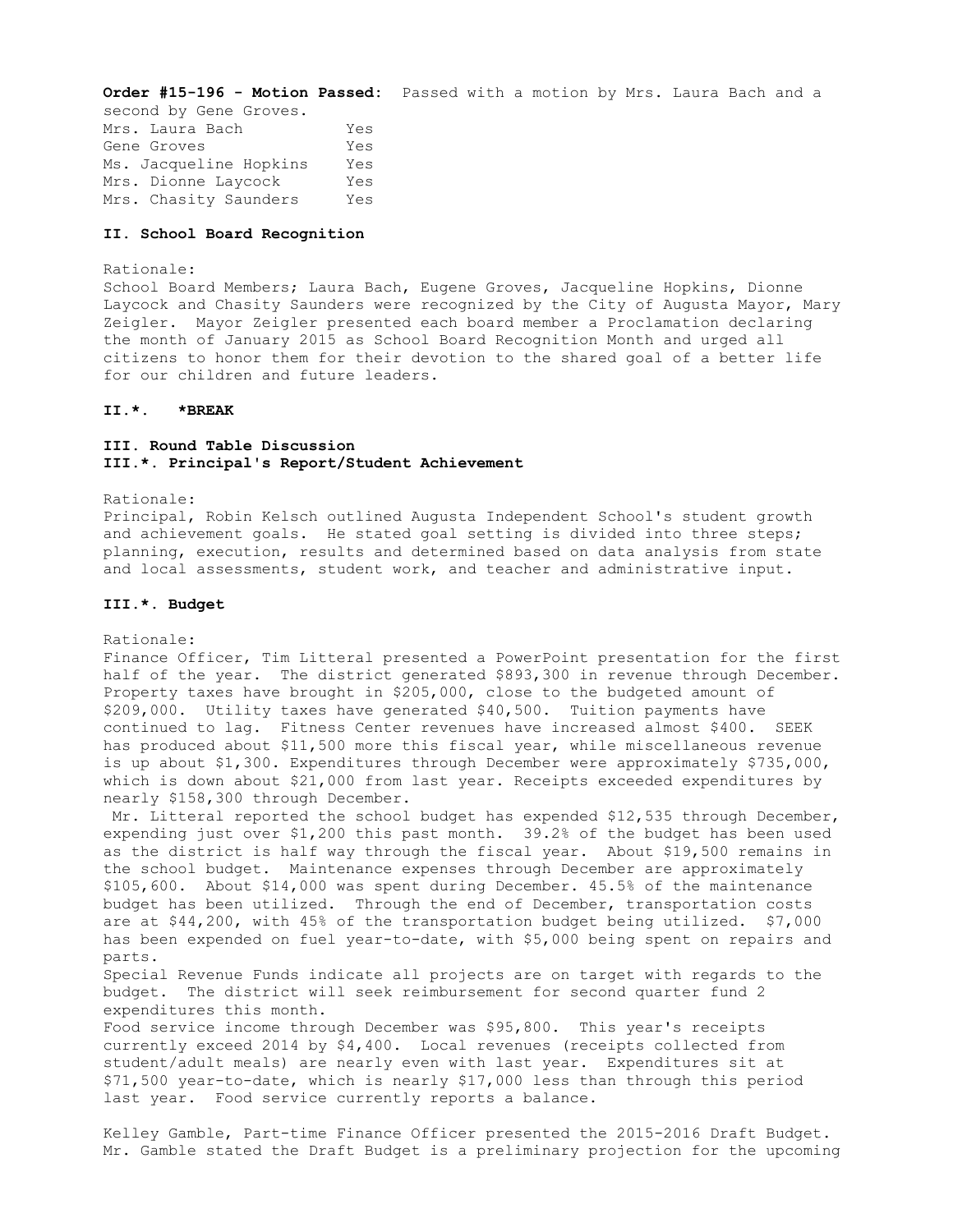fiscal year and there are still many variables that are yet to be finalized, however, SEEK funding, as well as any mandated salary increases are a known entity since 2015-16 is the second year of the biennium. The Draft Budget provides a look at the budgetary situation based on data as we know it and gives an opportunity to plan in case the funding situation improves or does not improve. General Fund Revenues Local tax revenues were increased by 4.9% (\$22,629). This includes a slight increase in property tax revenue and motor vehicles, and a larger budgeted increase in utility tax revenues since this year's numbers seem to be holding steady with last year. Even though the SEEK base is increased 2%, a decrease in SEEK revenue of \$26,000 is budgeted due to a decrease in average daily attendance this year. Since debt service will decrease significantly next year an additional \$22,289 will be transferred to General Fund from the Capital accounts. Total budgeted receipts are \$16,000 more than 2014-2015, an increase of less than 1%. Expenditures Salary increases are at 2%, the increases mandated in the state's biennial budget. In addition, extracurricular salaries are budgeted at a 2% increase. Current staff is budgeted as well as the half-time Spanish teacher that is currently shared with a neighboring district. Employer matching costs are also budgeted to increase by 2.1%. County Retirement match percentage is decreasing while KTRS match requirements are increasing. This is the last scheduled year for the KTRS increase. Total salary and benefit costs are scheduled to increase \$37,000. The school's instructional budget has been increased 1% to \$27,068. Other operational costs such as utilities, maintenance, fuel, insurance, etc. were 1 %, unless current circumstances dictated a different amount. Other significant expenditure increases were \$3600 in web hosting fees and increased KETS match for technology. \$9,500 is budgeted for a van purchase. Budgeted receipts exceed budgeted expenditures by \$43,097 with a projected ending fund balance of \$299,009 compared to this year's \$255,911. Special Revenue Fund The Special Revenue Fund is not a part of the Draft Budget preparation. The budgets in the Special Revenue Fund are dictated by state and federal grant awards and hopefully this information will be available in time for inclusion in the Tentative Budget presented in May. Capital Outlay Fund Revenue of \$25,400 is budgeted in Capital Outlay, based on the projected average daily attendance of 254. The entire allotment will be transferred to the General Fund to use for current operating expenses. A balance of \$12,088 will remain in escrow for the required match for School Facilities Construction Commission funding. Building Fund Revenue of  $$99,886$  ( $$72,169$  state/ $$27,717$  local) is budgeted for next year. \$86,982 will be used to retire debt, while the remaining \$12,904 will be transferred to General Fund to be used for current operating expenses. Debt Service Fund This is a transfer fund to record debt payments. The District debt service decreases \$23,989 next year to \$86,982. Food Service Fund The Food Service Fund is budgeted with a contingency of just over \$26,000. Revenues in the Food Service are flat, but employee charges and food costs are decreasing this year. The waiver of the penalty by KDE increased the current year contingency to over \$20,000 and the Food Service Director salary is not budgeted this year or next. The Food Service Fund may be able to cover part of the Director's salary in 2015-16, but at this time we will wait for the 2014- 2015 year end results. Summary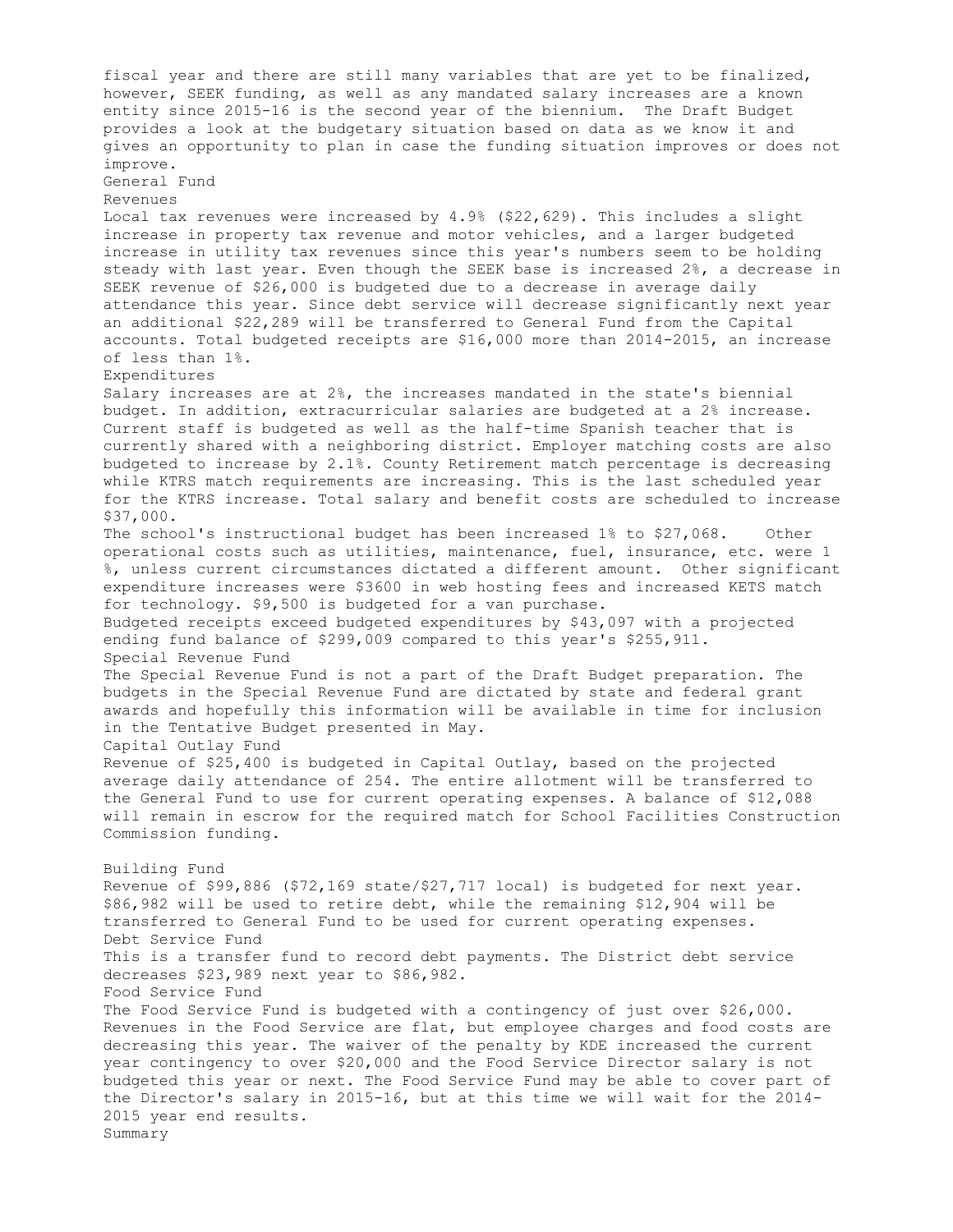In spite of an anticipated decrease in average daily attendance, and a SEEK increase of 2% coupled with a mandated 2% salary increase, is the General Fund contingency still is increasing by over \$43,000 for 2015-16, adding to the contingency increase of \$85,000 in the current year. Furthermore, over expenditures in grants for prior years have been addressed and the grant allotments will easily cover planned expenditures. While no significant revenue increases are foreseen, costs are well contained and financial health is improving substantially.

#### **III.\*. Facilities Update**

#### Rationale:

The Energy Management Report for the November billing period indicates an increase in total energy consumption of 73,719 kBTU (27.5%), which created an additional energy cost of \$630. However, through November-YTD, the district has reduced our total energy consumption by 66,497 kBTU (5.9%), which has created a total savings in energy cost of over \$2,257, as compared to our 3 year (FY2010- FY2012) baseline averages. Year-to-Date, we have used 28,084 (\$2,528) fewer kilowatt-hours (kWh) and 285 (\$271) CCF more of natural gas. As you can tell, the kBTU cost is different when converting the units of natural gas and electricity.

The Weather Comparison Report indicates the average temperature in November was much colder than the previous four years.

Superintendent McCane recommended the board move forward with planning the next building project and she stated the district currently has \$915,000 in bonding potential. She stated building projects under \$1 million do not require multiple letters of interest, proposals, or interviews per KDE standards. She recommended the board hire G. Scott & Associates, Architects to begin the BG-1 process. The District Facilities Plan will be used to determine priorities for the project and expected to begin in the summer. Monthly Maintenance:

 Playground Fire: Requested estimates from 2 companies for insurance company Repaired wall hole in hallway Key pad repaired for front door Sport Walls hung in gym for elementary students Repaired elevator

**Order #15-197 - Motion Passed:** Approve to hire G. Scott & Associates, Architects for the building project. Passed with a motion by Ms. Jacqueline Hopkins and a second by Gene Groves. Mrs. Laura Bach Yes Gene Groves Tes Ms. Jacqueline Hopkins Yes Mrs. Dionne Laycock Yes Mrs. Chasity Saunders Yes

### **III.\*. Approve 2015 Board Meeting Calendar**

**Order #15-198 - Motion Passed:** Approve 2015 Board Meeting Calendar passed with a motion by Mrs. Dionne Laycock and a second by Mrs. Chasity Saunders. Mrs. Laura Bach Yes Gene Groves Tes Ms. Jacqueline Hopkins Yes Mrs. Dionne Laycock Yes Mrs. Chasity Saunders Yes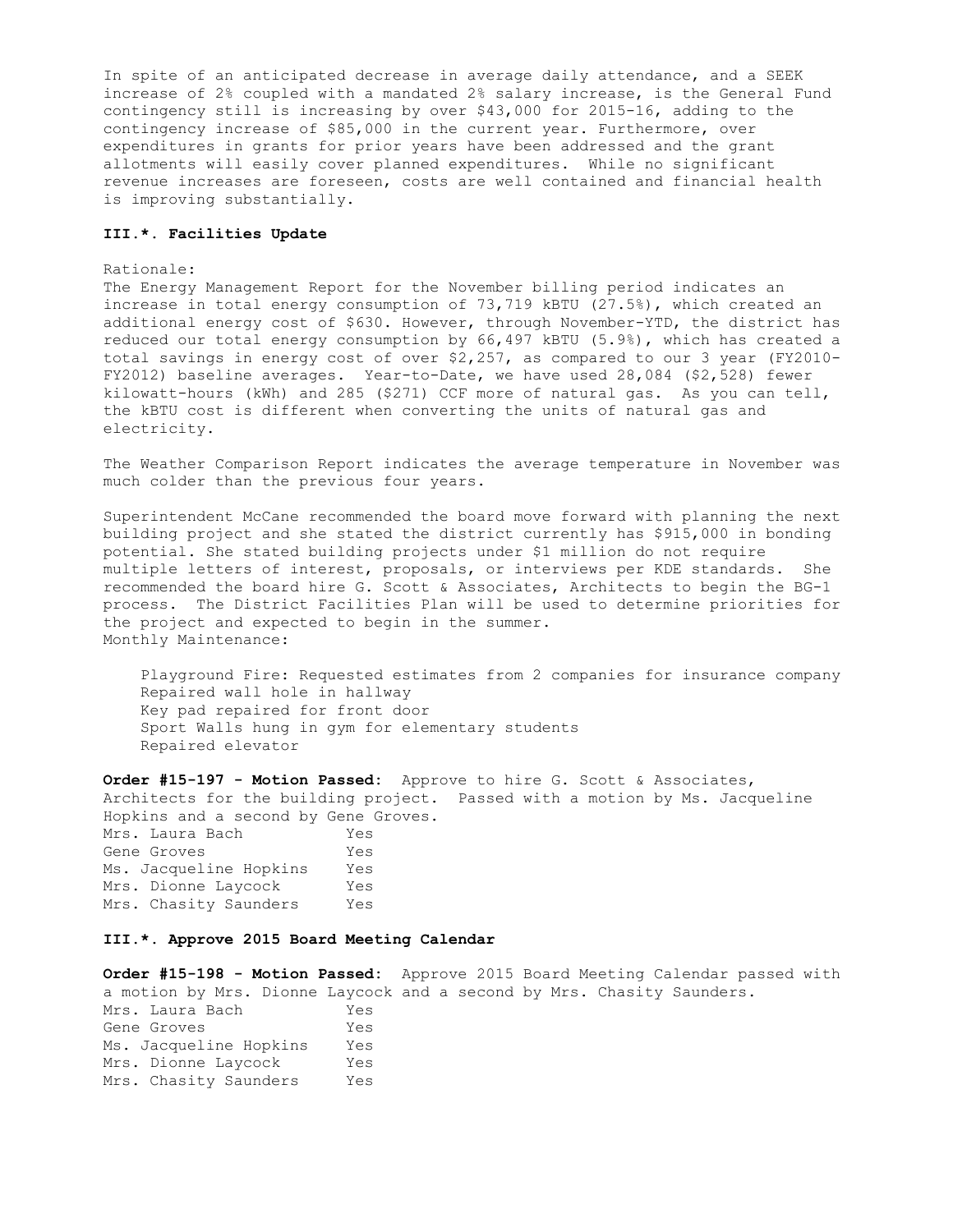#### **III.\*. Approve Extra Duty Salary Homebound Teacher Compensation**

Rationale: Certified teachers will be paid \$25 per hour for extra duty home bound compensation.

**Order #15-199 - Motion Passed:** Approve Extra Duty Salary Homebound Teacher Compensation. Passed with a motion by Gene Groves and a second by Mrs. Dionne Laycock.

Mrs. Laura Bach Yes Gene Groves Tes Ms. Jacqueline Hopkins Yes Mrs. Dionne Laycock Yes Mrs. Chasity Saunders Yes

## **IV. Communications IV.\*. Superintendent's Report**

Rationale:

Superintendent McCane reported the district received donations from the Mains Foundation, Moore and Parker Funeral Home and Bracken County Retired Teachers' Association that would be allocated for the insurance deductible to replace the playground. She indicated \$1,500 of the Mains Foundation Grant will be used to purchase four document cameras for classrooms.

 -December Attendance: 94.30% -Enrollment P - 12: 292 -Enrollment K - 12: 278

**IV.\*. Citizens IV.\*. Board Members** 

### **V. Business and Consent**

**Order #15-200 - Motion Passed:** Approval of the Business and Consent items as presented passed with a motion by Ms. Jacqueline Hopkins and a second by Mrs. Chasity Saunders.

| Mrs. Laura Bach        | Yes |
|------------------------|-----|
| Gene Groves            | Yes |
| Ms. Jacqueline Hopkins | Yes |
| Mrs. Dionne Laycock    | Yes |
| Mrs. Chasity Saunders  | Yes |

# **V.\*. Approve Previous Meeting Minutes**

**V.\*. Approve Donations** 

Rationale: -Moore and Parker Funeral Home \$1,000 -Mains Foundation \$5,000 -Bracken County Retired Teachers Association \$180

### **V.\*. Approve Bills**

**V.\*. Approve Treasurer's Report** 

# **VI. Personnel**

Rationale: Certified Substitute Hire Marie Kelsch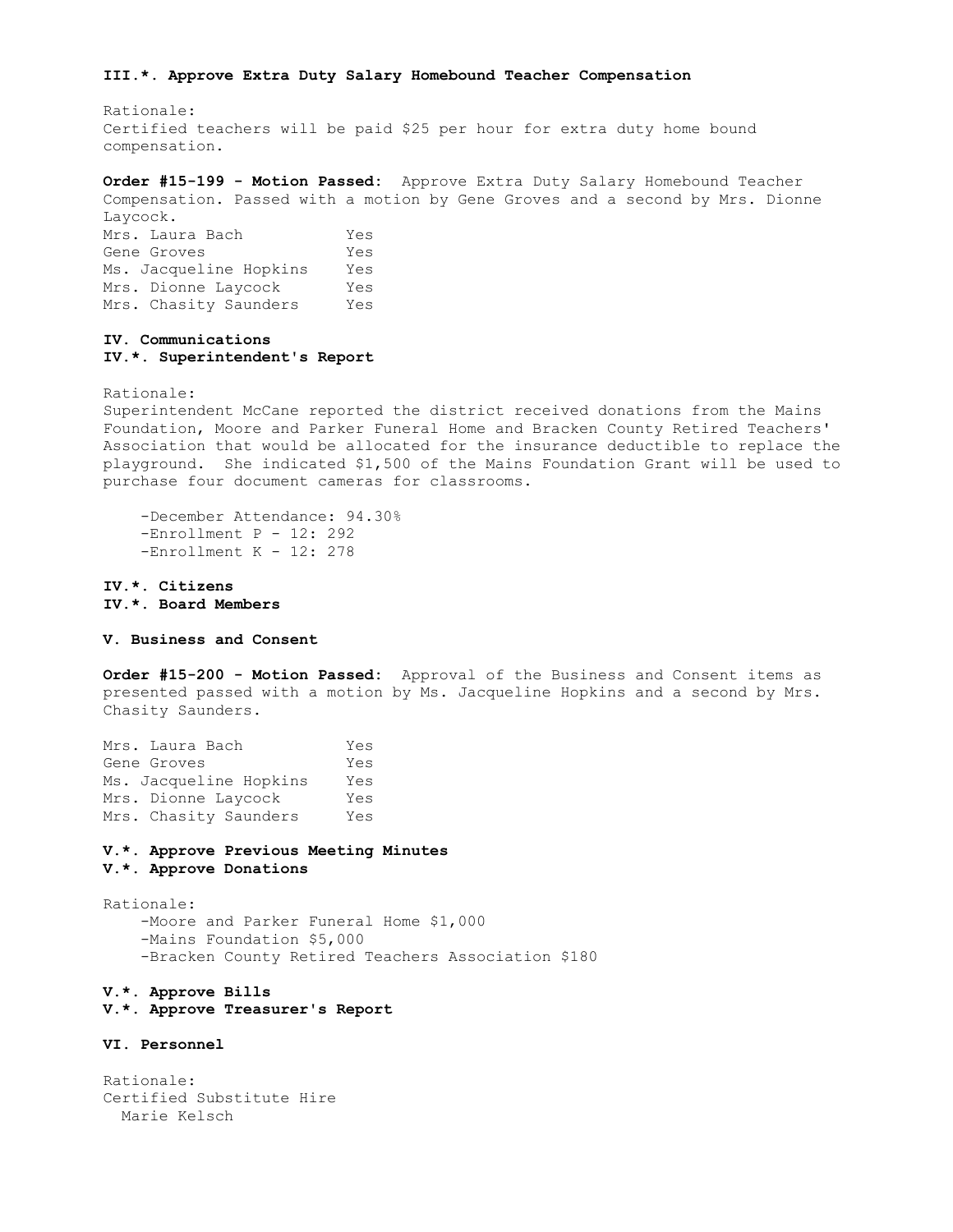#### **VII. Executive Session KRS 156.557(6)(c)and KRS 61.810(1)(f)**

Rationale: The board entered into executive session at 6:45 p.m. to discuss the Evaluation of Superintendent and to conduct an Expulsion Hearing.

**Order #15-201 - Motion Passed:** Passed with a motion by Gene Groves and a second by Mrs. Dionne Laycock. Mrs. Laura Bach Yes Gene Groves Yes Ms. Jacqueline Hopkins Yes Mrs. Dionne Laycock Yes Mrs. Chasity Saunders Yes

# **VIII. Exit Executive Session**

Rationale: The board exited executive session at 7:50 p.m.

**Order #15-202 - Motion Passed:** Approve to exit executive session. Passed with a motion by Mrs. Dionne Laycock and a second by Gene Groves. Mrs. Laura Bach Yes Gene Groves Tes Ms. Jacqueline Hopkins Yes Mrs. Dionne Laycock Yes Mrs. Chasity Saunders Yes

#### **VIII.\*. Expulsion Hearing**

Rationale: Superintendent McCane recommended to the board to expel the student for one calendar year. The student may reappear before the board in May 2015 to request the expulsion be lifted. The student will attend bi-weekly counseling, attend summer school and work at the school during the summer to pay restitution for playground damage.

**Order #15-203 - Motion Passed:** Approve expulsion for one calendar year with option to lift the expulsion in May 2015. Passed with a motion by Gene Groves and a second by Ms. Jacqueline Hopkins. Mrs. Laura Bach Yes Gene Groves Yes Ms. Jacqueline Hopkins Yes Mrs. Dionne Laycock Yes Mrs. Chasity Saunders Yes

## **IX. Superintendent Evaluation**

Rationale:

Board chairperson, Laura Bach stated the board of education proposed to renew Superintendent McCane's contract for four years with approximately a 2% raise effective July 1st, 2015.

Board Attorney, Don Ruberg recommended the board of education amend the superintendent's current contract by converting \$150 paid monthly for health insurance into salary to avoid penalties under the Affordable Care Act.